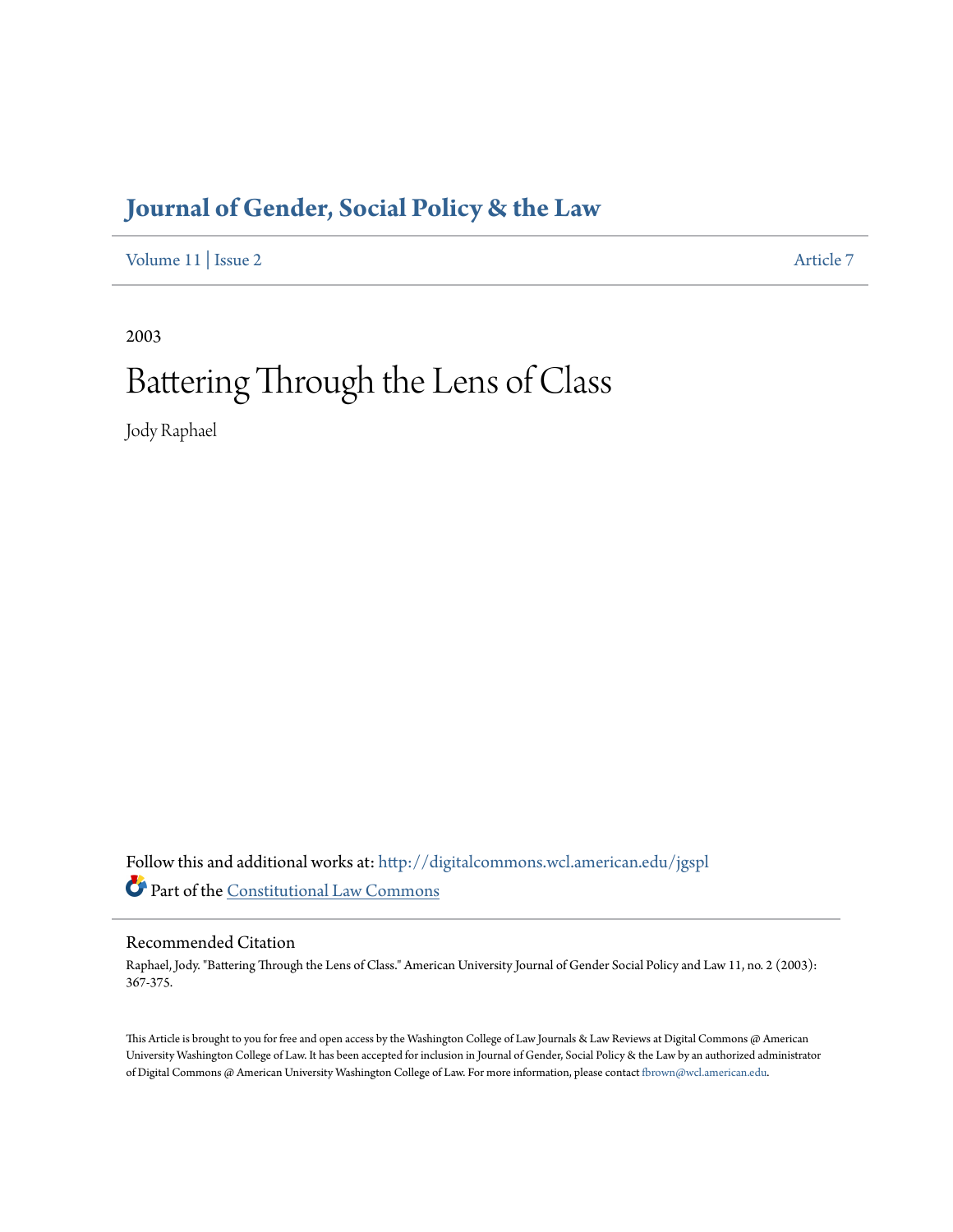## BATTERING THROUGH THE LENS OF **CLASS**

## **JODY RAPHAEL**\*

Elizabeth Schneider has written that the recent recognition of domestic violence as a social problem has a serious downside: the widespread acceptance of domestic violence as an important societal problem has resulted in the decoupling of domestic violence from the larger issue of gender subordination that animated the early movement. The result, she finds, is a perception that domestic violence can be cured through legal remedies or therapy. In reality, society must address issues of women's disempowerment and subordination in society if domestic violence is to be eradicated.<sup>1</sup>

National studies have documented the fact that, although domestic violence is indeed prevalent throughout all economic classes, household income does predict the probability of family violence: the lower the household income, the higher the rates of violence.<sup>2</sup> For example, The National Crime Victimization Survey finds that households with less than \$7,000 in annual income suffer five times the amount of domestic violence as do households with income above  $$50,000$ <sup>3</sup> Those with incomes between  $$7,500$  and  $$25,000$ experience nearly three times the amount of domestic violence as those with incomes above  $$50,000$ .<sup>4</sup> Within the past six years, researchers have demonstrated extremely high levels of domestic violence within Temporary Assistance to Needy Families ("TANF")<sup>3</sup>

<sup>\*</sup> J.D., Director for Research, Center for Impact Research, Chicago, Illinois.

<sup>1.</sup> Elizabeth M. Schneider, Battered Women & Feminist Lawmaking 27-28  $(2000).$ 

<sup>2.</sup> See generally LAWRENCE A. GREENFELD ET AL., U.S. DEP'T OF JUSTICE, VIOLENCE BY INMATES: ANALYSIS OF DATA ON CRIMES BY CURRENT OR FORMER SPOUSES, BOYFRIENDS, AND GIRLFRIENDS 43 (1998), available at http://www.ojp.usdoj.gov/bjs/pub/ pdf/vi.pdf.

<sup>3.</sup> Id.

<sup>4.</sup> Id.

<sup>5.</sup> See Title I of the Personal Responsibility and Work Opportunity Reconciliation Act of 1996, Pub. L. No. 104-193, 110 Stat. 2105 (1996) (codified as amended at 42 U.S.C. §§ 601-619 (Supp. 2002)).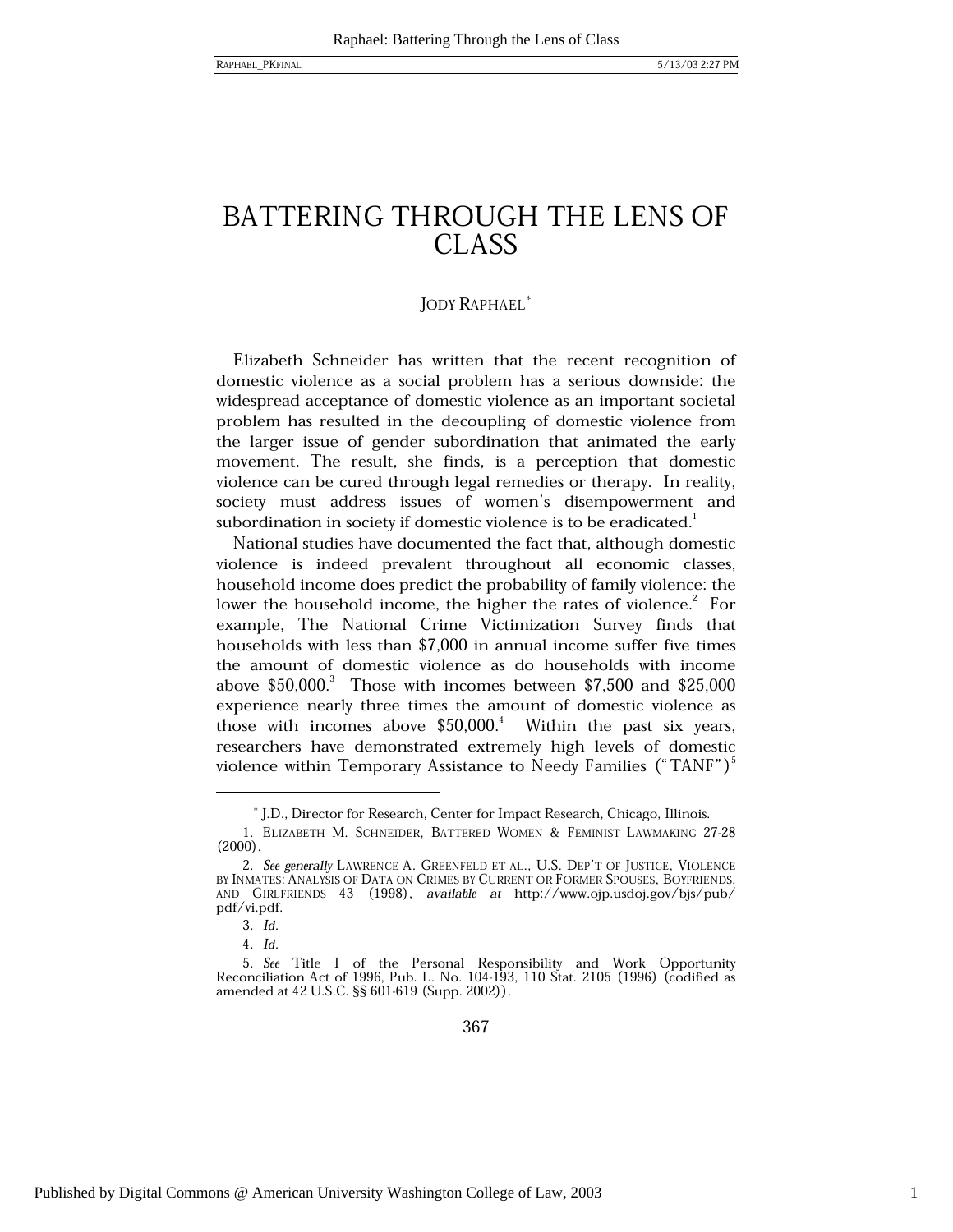## RAPHAEL\_PKFINAL

#### 368 JOURNAL OF GENDER, SOCIAL POLICY & THE LAW [Vol. 11:2

caseloads, and how that violence serves as a welfare-to-work barrier.

However, this focus on low-income households is often attacked as contributing to the dilution of the feminist approach and a return to earlier work on family violence that historically associated domestic violence with male drunkenness among the working class.<sup>7</sup> Because of this history, it has been very important for feminists to characterize domestic violence as a problem that is not just an issue for the poor, but one that stems from patriarchal cultural norms that cut across all economic classes.<sup>8</sup> I argue that viewing domestic violence through the lens of class does not pose profound contradictions, but instead allows us as feminists to observe even more clearly how domestic violence is strategically employed by men to subordinate women. The pattern is clear and repeated thousands and thousands of times on a daily basis: men use violence to keep women economically disempowered and dependent on them. Then, men manipulate these very conditions of poverty to further abuse women, who are thus trapped in both poverty and abuse. A few examples will illustrate this practice.

Women receiving TANF are current victims of domestic violence at rates about ten times higher than women in the general population. Twenty percent of 753 women in a longitudinal study of welfare recipients in Michigan, ("Michigan Women's Employment Study") interviewed in 1997 and annually since then, were victims of physical domestic violence within the previous twelve months.<sup>10</sup> When a

7. See Joan Meier, Domestic Violence, Character, and Social Change in the Welfare Reform Debate, 19 LAW & POL'Y 205, 223-24 (1997).

8. See id. at 224.

<sup>6.</sup> See generally Richard M. Tolman & Jody Raphael, A Review of Research On Welfare and Domestic Violence, 56 J. OF SOC. ISSUES 655 (2000) [hereinafter Tolman & Raphael, Research on Welfare and Domestic Violence] (discussing the relationship<br>between women on welfare and domestic violence); see also JODY RAPHAEL & RICHARD M. TOLMAN, PROJECT FOR RESEARCH ON WELFARE, WORK, AND DOMESTIC VIOLENCE, TRAPPED BY POVERTY/TRAPPED BY ABUSE: NEW EVIDENCE DOCUMENTING THE RELATIONSHIP BETWEEN DOMESTIC VIOLENCE AND WELFARE (1997) (illustrating that many women on welfare cannot comply with the TANF training requirements because they are prevented from doing so by their abusive partners), available at http://www.ssw.umich.edu/trapped; JODY RAPHAEL, SAVING BERNICE: BATTERED WOMEN, WELFARE, AND POVERTY 30 (2000) [hereinafter RAPHAEL, SAVING (citing an example of a woman unable to escape welfare for work because her abusive partner would not let her).

<sup>9.</sup> Tolman & Raphael, Research on Welfare and Domestic Violence, supra note 6, at 660 (reviewing studies measuring the prevalence of domestic violence in welfare cases and finding that recent or current rates of physical abuse ranged from 8% to 33%, with most rates ranging from 20% to 30% for women on welfare).

<sup>10.</sup> Richard M. Tolman et al., Domestic Violence and Economic Well-Being of Current and Former Welfare Recipients (unpublished manuscript, on file with the American University Journal of Gender, Social Policy & the Law) [hereinafter Tolman, Domestic Violence and Economic Well-Being].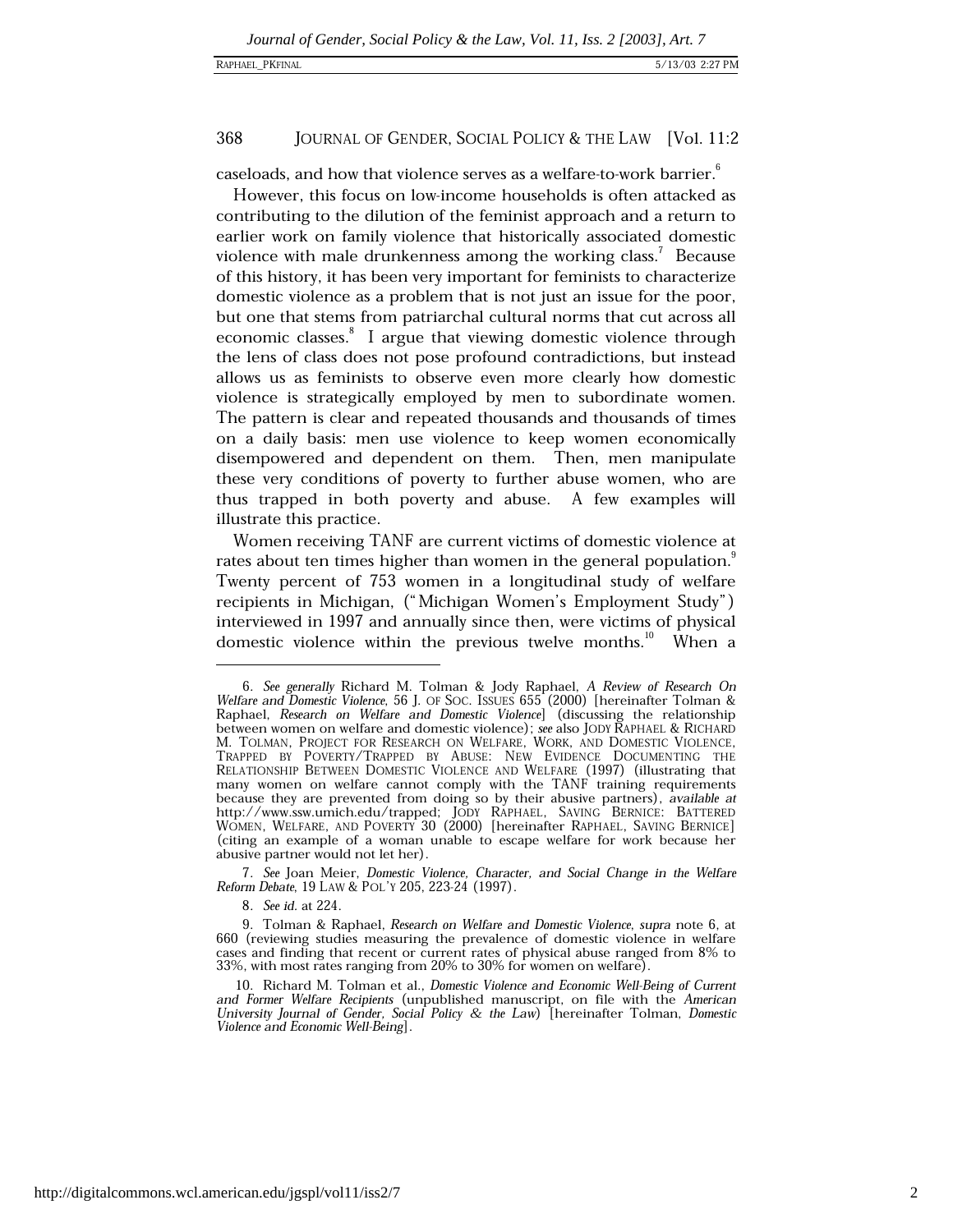369

#### 2003] BATTERING THROUGH THE LENS OF CLASS

broader definition of domestic violence that included emotional abuse and coercion was used in a study in California, 35% of recipients in Kern County and 49% in Stanislaus County were found to be current victims.<sup>11</sup>

Research has thoroughly demonstrated the many ways the partners of these women on welfare sabotage their efforts at education, training, and work by using violence and threats of violence.<sup>12</sup> Quantitative research has corroborated qualitative reports from welfare-to-work and job training providers, showing that abusers directly interfere with women's attempts to work by destroying homework assignments, keeping women up all night with arguments before key tests or job interviews, turning off alarm clocks, destroying clothing, inflicting visible facial injuries before job interviews, disabling the family car, threatening to kidnap the children from child care centers, and harassing women on the job.<sup>13</sup> Threatened by the victim's potential economic independence, the abusers use violence to keep their partners at home and out of the labor market.<sup>14</sup>

13. See Tolman & Raphael, Research on Welfare and Domestic Violence, supra note 6, at 664-67 (discussing various methods used by abusers to interfere with victims' attempts to work).

<sup>11.</sup> See CAL. INST. FOR MENTAL HEALTH, THE PREVALENCE OF MENTAL HEALTH, ALCOHOL AND OTHER DRUG, & DOMESTIC VIOLENCE ISSUES AMONG CALWORKS PARTICIPANTS IN KERN AND STANISLAUS COUNTIES: EXECUTIVE SUMMARY 4 (2000) (reporting that the percentages reflect people who had been abused within the past twelve months), available at http://www.cimh.org. The percentage of people abused in their lifetime was nearly double. Id.

<sup>12.</sup> See Tolman & Raphael, Research on Welfare and Domestic Violence, supra note 6, at 664-68 (citing examples of abusive partners directly interfering with work). For a detailed measurement of how the abusive partners sabotage education, training, and work, see Stephanie Riger et al., Obstacles to Employment of Welfare Recipients with Abusive Partners (1998) (unpublished manuscript on file with the American University Journal of Gender, Social Policy & the Law). In that study 46% of a sample of women in domestic violence shelters in Chicago reported that their abusers had forbidden them to work, and 25% stated that their abusers had forbidden them to go to school. Id. See also JODY RAPHAEL, TAYLOR INST., PRISONERS OF ABUSE, DOMESTIC VIOLENCE AND WELFARE RECEIPT (1996) [hereinafter RAPHAEL, PRISONERS OF ABUSE] (describing how domestic violence can prevent a victim from obtaining or holding a job), available at http://www.ssw.umich.edu/trapped.

<sup>14.</sup> See RAPHAEL, PRISONERS OF ABUSE, supra note 12, at 6; see also Jessica Pearson et al., Child Support and Domestic Violence: The Victims Speak Out, 5 VIOLENCE AGAINST WOMEN 427, 436-38 (1999) (describing an assessment of 1082 new applicants for public assistance in four Colorado welfare offices in 1997 that found that 44% of domestic violence victims reported their abusive partners had prevented them from working); Lisa Brush, *Battering*, *Traumatic Stress*, *and Welfare-to-Work Transition*, 6<br>VIOLENCE AGAINST WOMEN 1039, 1051-52 (2000) (examining the reasons women dropped out of the welfare-to-work program). Lisa Brush interviewed 122 women on welfare enrolled in a mandatory four week welfare-to-work program for those considered the most job-ready in Allegheny County, Pennsylvania. Women who had sought orders of protection because of domestic violence dropped out of the program at six times the rate of women who had not, strong evidence that women experiencing severe domestic violence will be unable to comply with welfare reform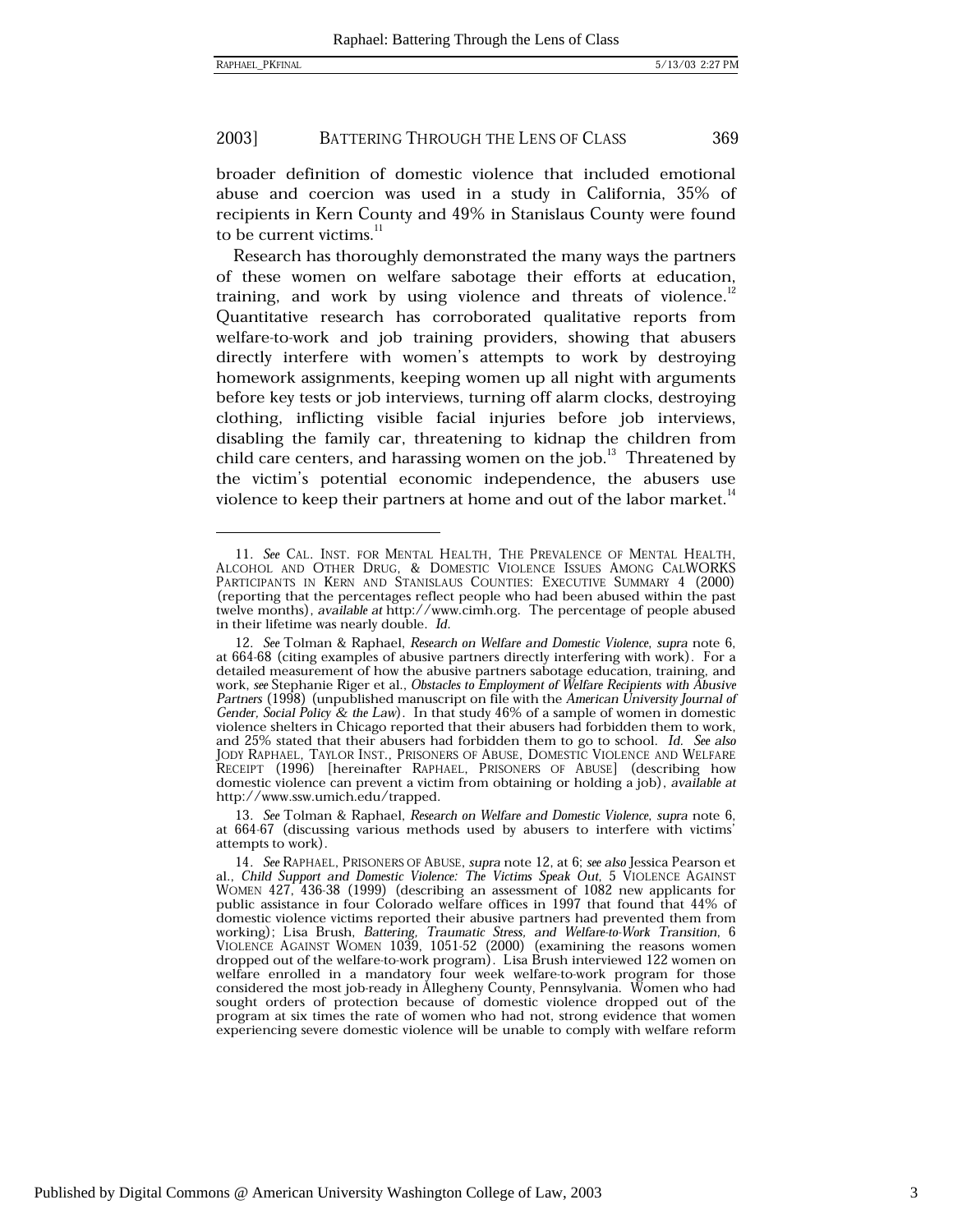#### 370 JOURNAL OF GENDER, SOCIAL POLICY & THE LAW [Vol. 11:2

Keeping a woman on welfare not only separates her from economic resources, but it also relegates her to a highly stigmatized position in society, subject to control and abuse from governmental bureaucracies that contribute to her further disempowerment.<sup>15</sup>

With its mandatory work requirements, welfare reform has somewhat disrupted abusers' ability to use the welfare program to dominate their partners. However, recent research is demonstrating that many women are unable to comply with work requirements because of the violence, which makes them even more economically dependent and places them at greater risk of abuse from their partners. For example, the Michigan's Women's Employment Study found that women suffering from persistent domestic violence were almost four times as likely to be welfare reliant than wage reliant, compared to the women who never experienced severe domestic violence, and were almost twice as likely to be welfare reliant as those who never experienced domestic violence.<sup>16</sup>

Abusers also sabotage birth control arrangements in order to keep their partners out of the labor market and to make them unattractive and or unmarriageable due to large numbers of children, among other motives.<sup>17</sup> A recent study from Harvard University of over 2000

requirements. Id.

<sup>15.</sup> See RAPHAEL, SAVING BERNICE, supra note 6, at 113 (quoting a battered woman on welfare as stating, "Women on welfare know that they are an untouchable class, that is how they are seen. Because they are already suppressed by being on welfare, these women are already there. All the abusers need to do is to maintain the situation."); *see also* Laura Ann McCoskey, *Socioeconomic and Coercive Power Within the* Family, 10 GENDER & Soc't 449, 450-52 (1996) (examining the financial and social repercussions of women's welfare participation and how that relates to familial power structures); Anita Raj et al., Prevalence and Correlates of Relationship Abuse Among a Community-Based Sample of Low-Income African-American Women, 5 VIOLENCE AGAINST WOMEN 272, 274 (1999) (discussing theories as to why this economic differential engenders violence).

<sup>16.</sup> See Tolman et al., Domestic Violence and Economic Well-Being, supra note 10; see also Angela Browne et al., The Impact of Recent Partner Violence on Poor Women's Capacity to Maintain Work, 5 VIOLENCE AGAINST WOMEN 393, 417 (1999) (demonstrating that women who had experienced physical aggression during the first twelve-month follow-up period had about one-third the odds of working at least thirty hours per week for six months or more during the following year than did women who had not experienced such aggression).

<sup>17.</sup> See RAPHAEL, PRISONERS OF ABUSE, supra note 12, at 7 (discussing how abusers can use children as a tool for preventing victims of abuse from working); see also Jacqueline C. Campbell et al., *The Influence of Abuse on Pregnancy Intention*, 5 WOMEN'S<br>HEALTH ISSUES 214, 214-23 (1995) (demonstrating that women with non-marital births have one-fifth to one-half lower probability of a first marriage); RONALD B.<br>MINCY, CTR. FOR RESEARCH ON CHILD WELLBEING, WHO SHOULD MARRY WHOM? MULTIPLE PARTNER FERTILITY AMONG NEW PARENTS 19-20 (2001) (stating that the presence of children from a previous relationship reduces the prospects of a mother or father marrying in the future), available at  $http://crcw.princeton.edu/$ fragilefamilies.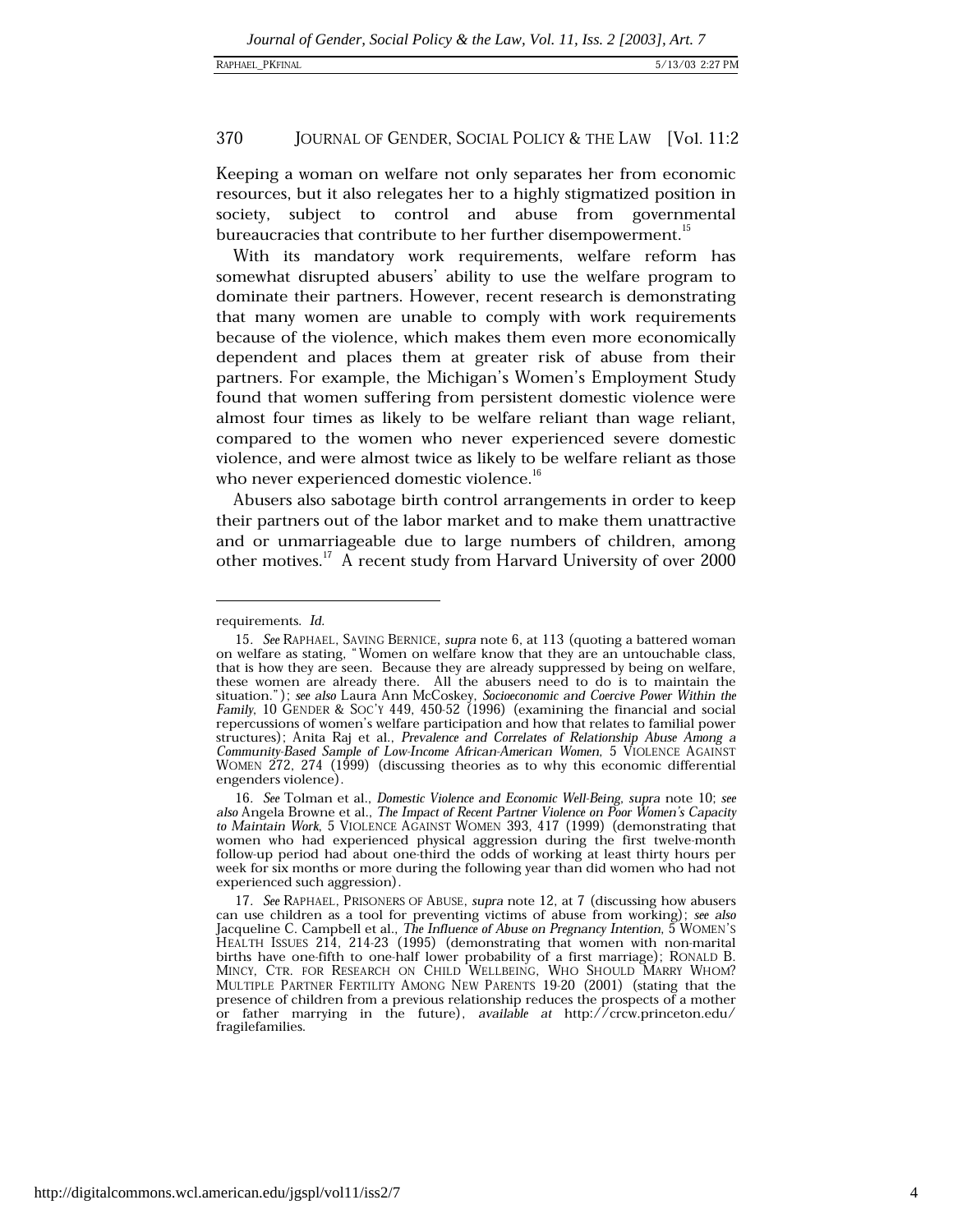#### 2003] BATTERING THROUGH THE LENS OF CLASS 371

ninth to twelfth grade students in randomly selected classrooms in high schools throughout Massachusetts found a strong connection between domestic violence and sexual risk behavior, which is defined as first intercourse before the age of fifteen, not using a condom at last intercourse, pregnancy, and substance abuse.<sup>18</sup> The authors concluded that "the implicit coercion involved in both sexual and physical partner abuse is likely to have implications for pregnancy prevention."<sup>19</sup> Other research has demonstrated abusers' sabotage of birth control arrangements as well as verbal coercion to force women to bear their children. In a sample of 474 teen mothers on TANF in 1998, teens who were victims of domestic violence endured almost twice the amount of birth control sabotage, measured by a six-item scale, than did the teens who were not abused.<sup>20</sup> The greater the severity of the domestic violence, the more aggravated was the birth control sabotage.<sup>21</sup>

Studies have indicated that the incidence of intimate partner violence among drug-involved women is higher than among nondrug involved women. $^{22}$  In recent research involving 204 women in a methadone maintenance program, 50% of the women had suffered physical assaults from intimate partners within the past year, and almost  $31\%$  were victims of severe abuse.<sup>23</sup> Within the sample, those women in more extreme poverty were more likely to be battered.<sup>24</sup> The researchers found that those women who did not have adequate food and who suffered other severe economic hardships were more

<sup>18.</sup> See Jay G. Silverman et al., Dating Violence Against Adolescent Girls and Associated Substance Use, Unhealthy Weight Control, Sexual Risk Behavior, Pregnancy, and Suicidality, 286 JAMA 572, 577 (2001) (relating that hi experiences of violence from dating partners were found to be approximately four to six times more likely than their non-abused peers to have ever been pregnant).

<sup>19.</sup> *Id.* at 577-78.

<sup>20.</sup> MARY ELLEN KONIECZNY, CTR. FOR IMPACT RESEARCH, DOMESTIC VIOLENCE AND BIRTH CONTROL SABOTAGE: A REPORT FROM THE TEEN PARENT PROJECT (2000) (showing that 66% of the teens surveyed who had been abused suffered birth control sabotage, compared with 34% of teens who were not victims of domestic violence), available at http://www.impactresearch.org.

<sup>21.</sup> Id. at 20 (illustrating that 24% of the teens that had the highest degree of domestic violence also suffered the highest degree of birth control sabotage).

<sup>22.</sup> See Claudia L. Moreno et al., Correlates of Poverty and Partner Abuse Among Women on Methadone, 8 VIOLENCE AGAINST WOMEN 455, 458 (2002) (summarizing From The Theorem Contract Technical Contract Tessarch correlating partner violence and drug abuse); see also Amy E. Hirsch, The World was Never a Safe Place for Them: Abuse, Welfare Reform, and Women with Drug Convictions, abuse among females convicted of drug use).

<sup>23.</sup> See Moreno et al., supra note 22, at 464-65 (finding that 30.9% of those surveyed reported being a victim of severe domestic violence in the past year).

<sup>24.</sup> See id. at 471 (linking findings that the poorest women were the most likely to be subject to severe sexual abuse).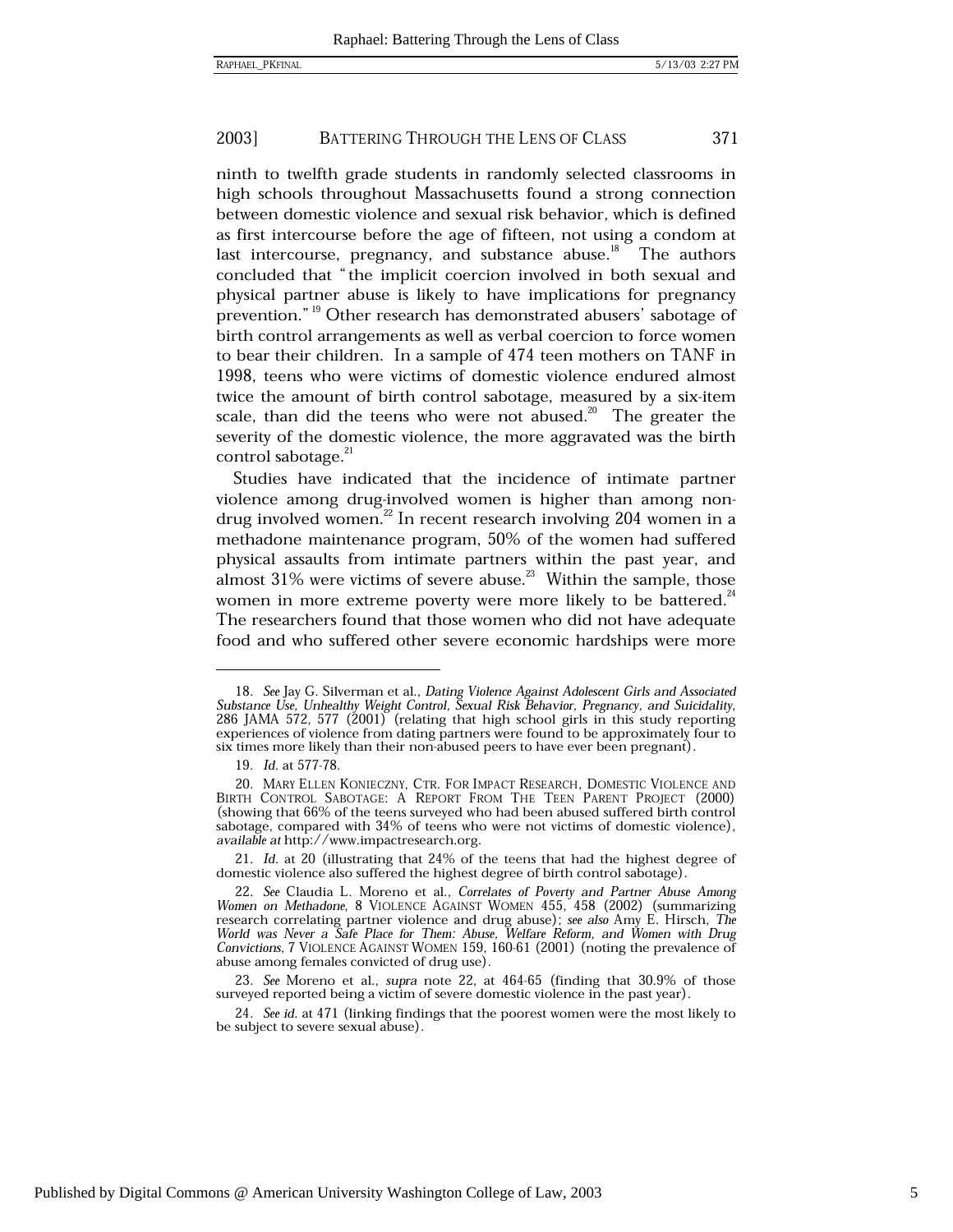## RAPHAEL\_PKFINAL

#### 372 JOURNAL OF GENDER, SOCIAL POLICY & THE LAW [Vol. 11:2

likely to be seriously abused. They hypothesized that women without any money at all are forced to rely upon their partners to financially support them, and thus are less able to either leave the relationship, or resist sexual coercion and domestic violence.<sup>25</sup> In other settings, researchers have documented how abusers encourage substance abuse and sabotage detox or drug treatment opportunities to keep the victims at a disadvantage and dependent upon the abusers.<sup>2</sup>

In the only two existent studies of domestic violence in North American public housing projects, researchers have found rates of current domestic violence at 20-50%.<sup>27</sup> Anecdotal evidence demonstrates that many women in public housing are magnets for homeless men, who will control the women through violence in order to maintain their own access to this affordable housing.<sup>28</sup>

Research also demonstrates that many women involved in prostitution are the victims of violence, not only from customers or police, but also from intimate partners who are dependent on their earnings and control the women through violence. This violence makes escape from the life of prostitution difficult and dangerous.<sup>29</sup> In recent research conducted at the Cook County Jail in Chicago with a volunteer sample representing about 21% of the jail's population that day, 67% of the women reported domestic violence within the

<sup>25.</sup> Id.

<sup>26.</sup> Nabila El-Bassel et al., Social Support Among Women in Methadone Treatment Who Experience Partner Violence: Isolation and Male Controlling Behavior, 7 VIOLENCE AGAINST WOMEN 246, 247-49 (2001) (describing how poverty, unemployment, and mutual drug-use practices enable abusive partners to monitor and isolate women, making it more difficult for the women to maintain ties outside of their relationship with their partners). In addition, women's decisions are affected by and filtered through their drug-use practices. Id.

<sup>27.</sup> Walter DeKeseredy et al., Violence Against and the Harassment of Women in Canadian Public Housing: An Exploratory Study, 36 CAN. REV. SOC. & ANTHROPOLOGY 499, 506-10 (1999); Claire M. Renzetti, "One Strike and You're Out," Implications of a Federal Crime Control Policy for Battered Women, 7 VIOLENCE AGAINST WOMEN 685, 688 (2001) (referring to a study of public housing residents in Camden, New Jersey).

<sup>28.</sup> Interview with Jamie Kalven, Neighborhood Conservation Corps, Chicago, Ill. (Feb. 12, 2002).

<sup>29.</sup> See Melissa Farley & Howard Barkan, Prostitution, Violence Against Women, and Posttraumatic Stress Disorder, 27 WOMEN & HEALTH 37, 40-41 (1998) (discussing the extent of violence in the lives of prostitutes and accompanying symptoms of posttraumatic stress disorder in the San Francisco area); see also Melissa Farley & Vanessa Kelly, Prostitution: A Critical Review of the Medical and Social Sciences Literature, 11 WOMEN & CRIM. JUST. 29, 29-63 (2000) (summarizing the violence prostitutes encounter from customers, managers, pimps, and intimate partners); Celia<br>Williamson & Terry Cluse-Tolar, Pimp Controlled Prostitution: Still an Integral Part of Street Life, 8 VIOLENCE AGAINST WOMEN 1074, 1078-88 (2002) (including interviews with women who are violently controlled by men who depend on their prostitution earnings); CLAIRE E. STERK, TRICKING AND TRIPPING: PROSTITUTION IN THE ERA OF AIDS  $(2000)$ .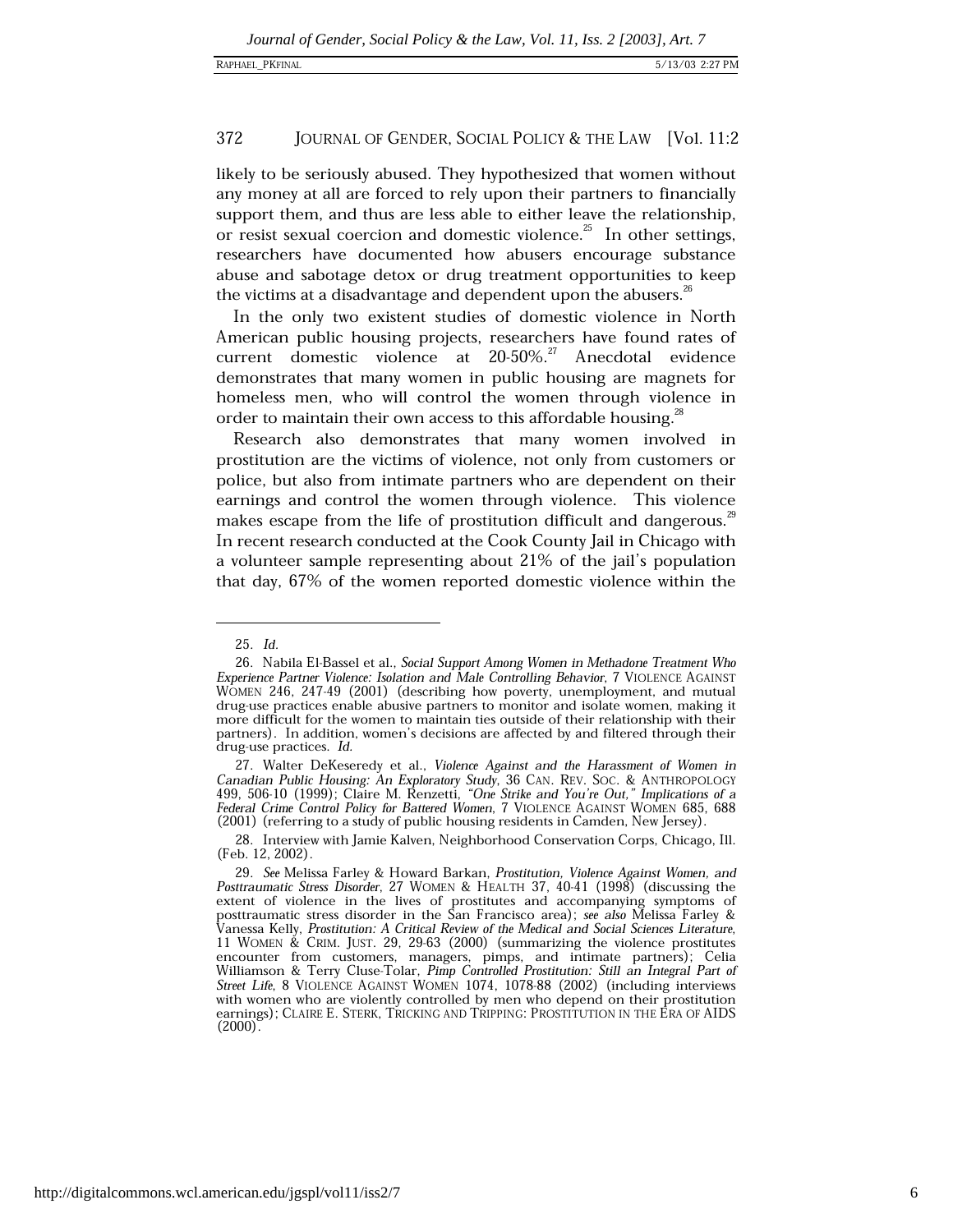#### 2003] BATTERING THROUGH THE LENS OF CLASS 373

last year.<sup>30</sup> Among those women who disclosed they had been regularly involved in prostitution, the figure rose to 82%.<sup>31</sup>

These examples demonstrate how violence and threats of violence are used purposefully by the poor women's partners to subordinate the women, especially through sabotage of efforts that are key to their economic self-sufficiency. Freedom to pursue employment and freedom from violence are essential ingredients of women's liberation, $32$  but only rarely have feminists analyzed how the two intersect to keep women from being subordinated.<sup>33</sup> Thus, rather than eschew the class analysis of domestic violence in the name of feminism, we can develop solid evidence of how that violence is deliberately used to disempower women and subordinate them economically to their partners if we demonstrate the effects of that domestic violence while considering the issue of class.

Elizabeth Schneider's response to this issue of class is entirely pragmatic. She simply writes that as all battered women are not all similarly situated, efforts to assist them must be tailored to meet their diverse needs.<sup>34</sup> Because of the ways that violence is used to foster dependence through poverty, however, this statement severely underestimates the burdens of poor women who are domestic violence victims and what is needed to assist them. As we have seen, women may be addicted to alcohol and drugs. Due to teen pregnancy, they may have dropped out of school and have low literacy levels. They legitimately fear losing their children to the child protective system. They have no money to escape, and may have unsupportive families and communities. When called, the police may not come into their poor neighborhood, and if they do, their response may not be helpful, putting the women at even greater danger. The woman herself might also be arrested.<sup>35</sup> Poor women

<sup>30.</sup> CHI. COALITION FOR THE HOMELESS, UNLOCKING OPTIONS FOR WOMEN: A SURVEY OF WOMEN IN COOK COUNTY JAIL 1, 7 (2002), available at  $(2002)$ , available at http://www.chicagohomeless.org/fact/figures/jailstudy.pdf.

<sup>31.</sup> *Id.* at 15.

<sup>32.</sup> See Martha C. NUSSBAUM, WOMEN AND HUMAN DEVELOPMENT: THE CAPABILITIES APPROACH 78-80 (2000) (listing "central human functional capabilities" which may be used to assess the quality of life of an individual).

<sup>33.</sup> See Meier, supra note 7, at 223-31 (discussing the differences between the battered women's and anti-poverty movements); see also SYLVIA WALBY, THEORIZING PATRIARCHY 128-33 (1995); Martha Davis & Susan J. Kraham, Protecting Women's Welfare in the Face of Violence, 22 FORDHAM URB. L.J. 1141 (1995).

<sup>34.</sup> See SCHNEIDER, supra note 1, at 62.

<sup>35.</sup> See Donna Coker, Shifting Power for Battered Women: Law, Material Resources, and Poor Women of Color, 33 U.C. DAVIS L. REV. 1009, 1032-42 (2000); see also Kimberlé Williams Crenshaw, Mapping the Margins: Intersectionality, Identity Politics, and Violence Against Women of Color, in THE PUBLIC NATURE OF PRIVATE VIOLENCE 93, 97-104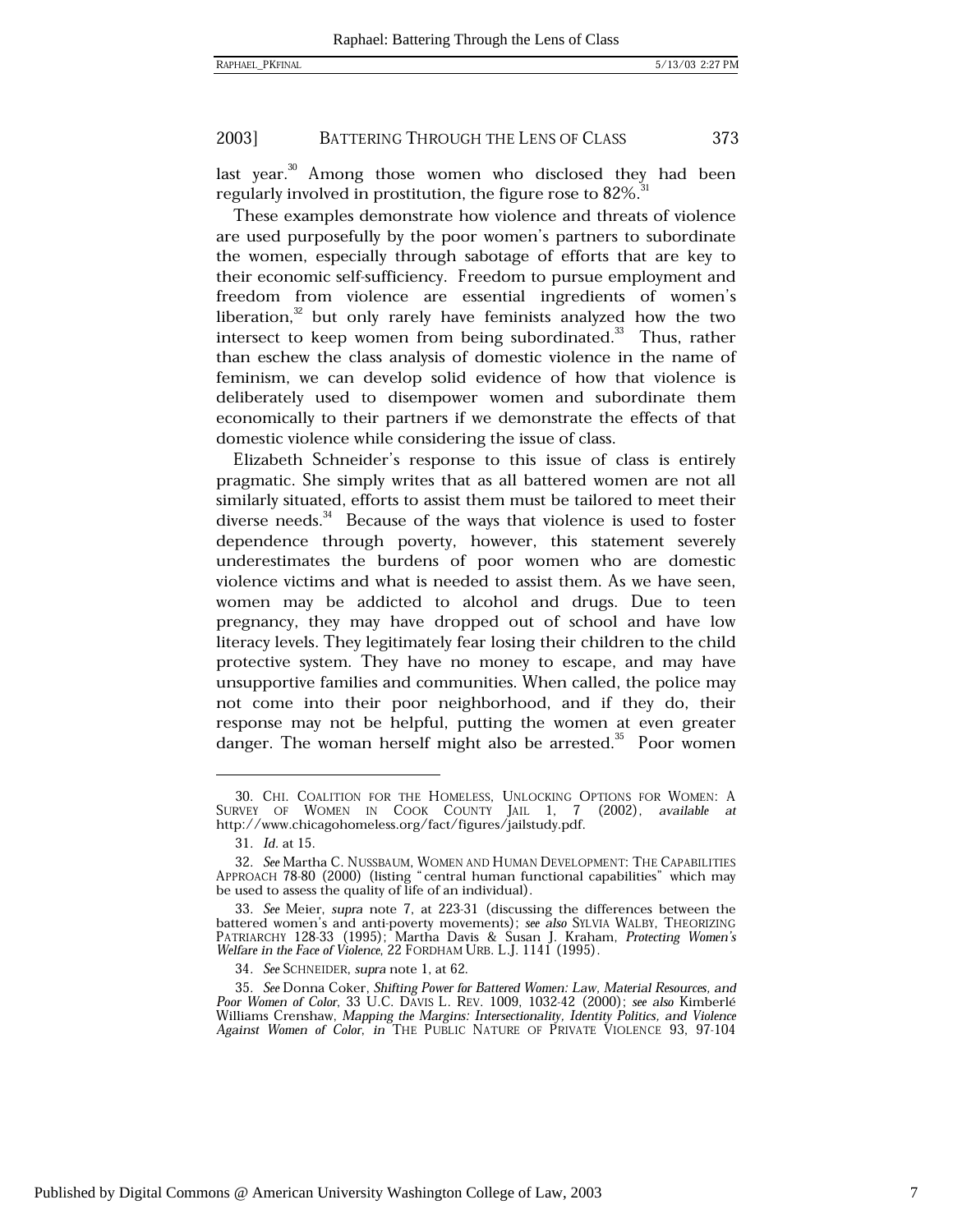#### 374 JOURNAL OF GENDER, SOCIAL POLICY & THE LAW [Vol. 11:2

and women of color may not trust conventional social services programs.<sup>36</sup> Lacking family and community support, the women may be dependent on domestic violence shelters. Most shelters serving drug-addicted women will require them to simultaneously undergo drug treatment, which could be a difficult process for women who have very recently escaped the violence.<sup>37</sup> If she is working, the woman actually may be required to quit her job, causing further impoverishment, lest her abuser be able to locate her by following her from work.<sup>38</sup> Without money, public transportation, or a driver's license, many poor women have great difficulty even obtaining access to domestic violence services.<sup>39</sup>

These barriers can, of course, be overcome, with some effort. There is something even more difficult, however, that is related to poverty. In the end, to escape domestic violence, a woman has to be in a place from which she can imagine something better for herself. The double bind of violence and poverty makes this process extremely difficult for many low-income women.

As historian Linda Gordon has written, to escape domestic violence, women need to find realistic the thought that they can free themselves economically from their partners.<sup>40</sup> Years ago in the U.S., women were kept from higher education and employment through proscriptive rules and customs, which meant that this economic independence could not be easily envisioned or effectuated. Poor women today, bereft of resources and unable to support themselves due to lack of skills, may be in a comparable position, unable to even begin to think about removing themselves from their abusive situations.

<sup>(</sup>Martha Albertson Fineman & Roxanne Mykituik eds., 1994).

<sup>36.</sup> See Anita Sharma, Healing the Wounds of Domestic Abuse: Improving the Effectiveness of Feminist Therapeutic Interventions with Immigrant and Racially Visible Women who have been Abused, 7 VIOLENCE AGAINST WOMEN 1405, 1412-15 (2001) (explaining problems in Canada relating to this issue of women's experiences with services to provide assistance, including linguistic and cultural isolation of immigrant women and different cultural norms).

<sup>37.</sup> Interview with Geraldine Linas, Mayor's Office on Domestic Violence, Chicago, Ill. (May 3, 2002).

<sup>38.</sup> See Jody Raphael, Domestic Violence and Welfare Receipt: Toward a New Feminist Theory of Welfare Dependency, 19 HARV. WOMEN'S L.J. 201, 223 (1996).

<sup>39.</sup> See Diane M. Stuart, Domestic Violence Victims and Welfare Services: A Practitioner's View, in BATTERED WOMEN, CHILDREN, AND WELFARE REFORM: THE TIES THAT BIND 79, 87-91 (Ruth Brandwein ed., 1999) (enumerating some of the crucial obstacles women face when moving from welfare support to work).

<sup>40.</sup> See Linda Gordon, Women's Agency, Social Control, and the Construction of "Rights" by Battered Women, in NEGOTIATING AT THE MARGINS: THE GENDERED DISCOURSES OF POWER AND RESISTANCE 122, 126-27 (Sue Fisher & Kathy Davis eds., 1993).